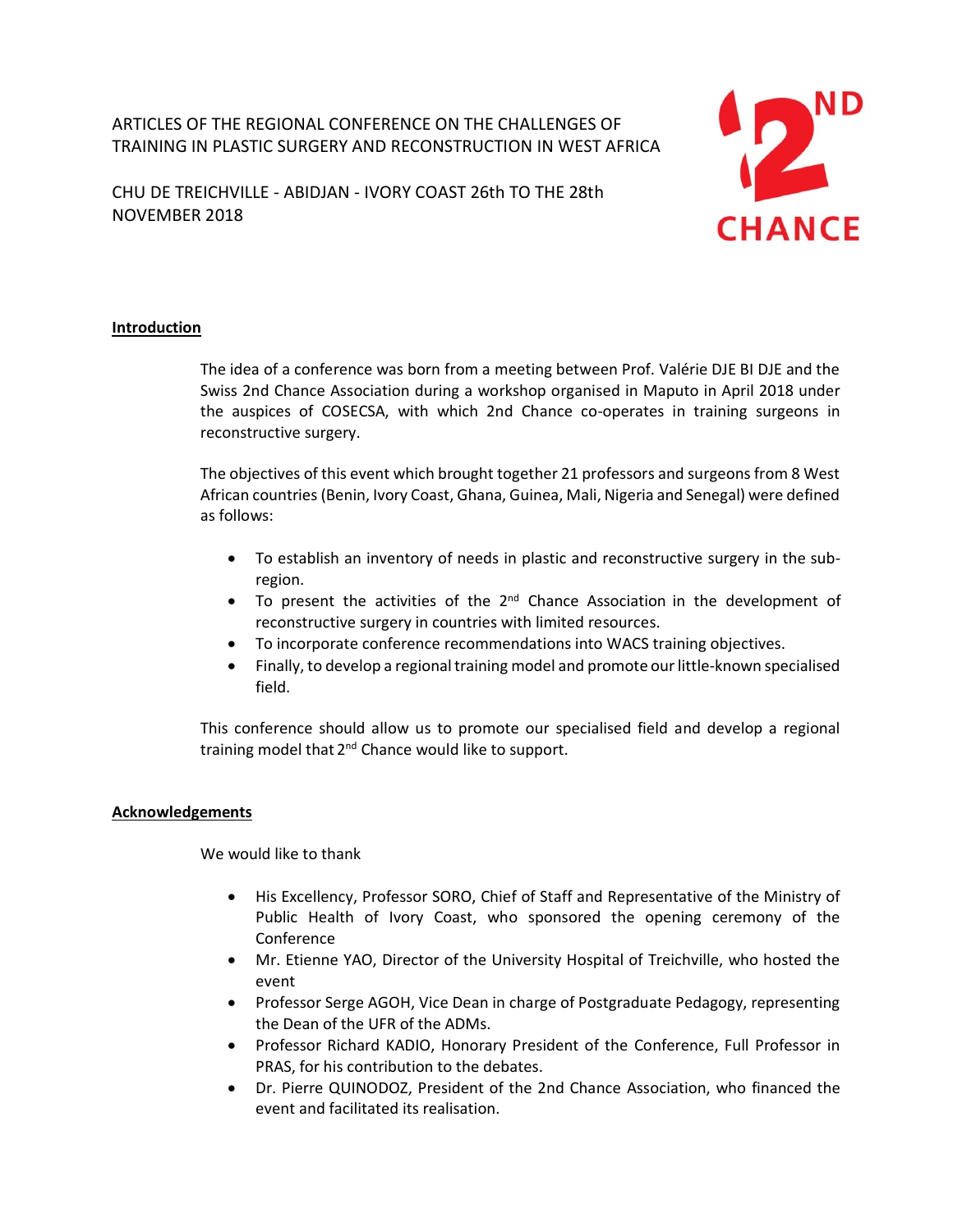#### **Observation**

Africa has only about 15 doctors per 100,000 inhabitants, while Switzerland has 390 doctors. At the same time, about 64,000 doctors trained in Africa work outside the continent<sup>1</sup>. The training of surgeons in the Universities of Africa does not include, or includes too little teaching of plastic and reconstructive surgery. Because of lack of training and the means to perform even the simplest operation, African surgeons, though highly motivated, unfortunately must often give up the idea of performing repair operations for most cases that are not considered to be life-saving.

Plastic and reconstructive surgery includes surgical pathologies, congenital or acquired, located at the skin surface and underlying structures of any location (in the head, trunk or extremities). It is defined in particular by the healing and correction of the external shape of the body - including the face and the hand - and the restoration of all their functions.

This specialised field suffers from a chronic shortage of human resources in surgeons and qualified paramedical personnel, aggravated by a lack of qualifying training in Frenchspeaking black African countries, and also increasing difficulty in obtaining training abroad.

There is also an almost total absence of premises dedicated to hospitalisation, consultations and operating theatres, as well as secretarial services and file archiving. Moreover, the structures benefiting from Plastic, Reconstructive and Aesthetic surgery services (PRAS) do not benefit from complete technical platforms, combined with a lack of microsurgery, the rarity of prostheses (skin or breast implants) or modern dressings, VAC etc.

#### **Table of Contents**

State of affairs by country

#### **Benin**

 $\overline{a}$ 

This francophone country of West Africa, Benin covers  $114,763$  Km<sup>2</sup> with a population of 11,496,140 inhabitants. Benin is organised into 12 departments. To practice plastic, reconstructive and aesthetic surgery (PRAS) in Benin, practitioners must hold a State Doctorate in General Medicine and a Specialised Studies Diploma in PRAS. To date, only one (1) PRAS surgeon has been appointed at the CHU of Cotonou for the last 2 years. She cooperates with trauma specialists and the orthopaedic department. Burns are a public health problem, but it is still very difficult to convince patients and the medical team that they should be treated surgically. The Smile Train organisation finances cleft lip and palate assignments. The department develops a database created during outreach missions. It is indeed essential to make this specialised treatment known, in order to strengthen treatment management and improve the technique.

INFORM - TRAIN - RETRAIN: three key words for the future.

To date, there is no national training of PRAS.

<sup>1</sup> [www.Statistiques-mondiales.com/medecins-afrique.htm](http://www.statistiques-mondiales.com/medecins-afrique.htm)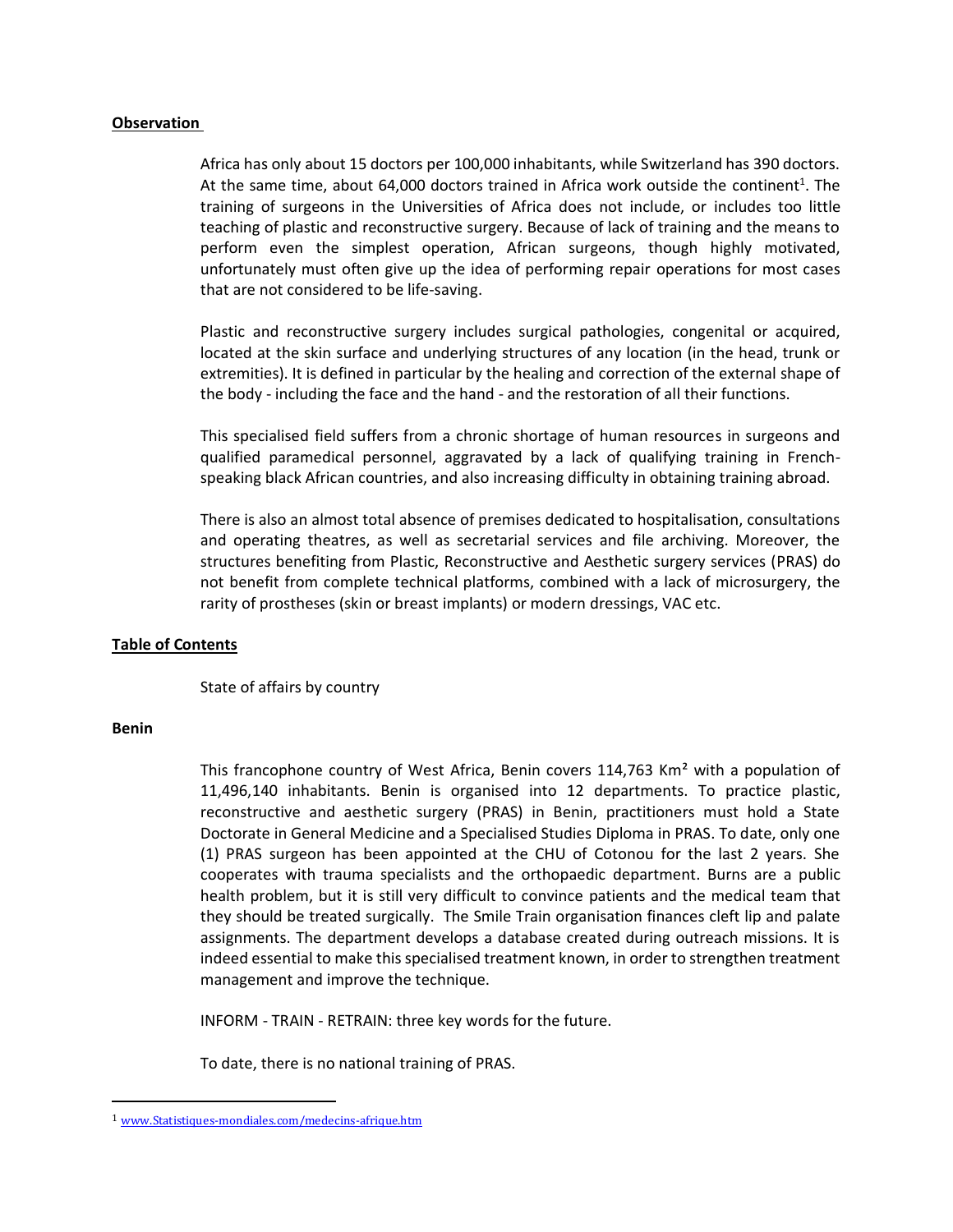## **Ivory Coast**

Ivory Coast covers an area of 332,462 Km² and has a population of 24,253,934 inhabitants. Yamoussoukro is the capital. It is bordered on the east by Ghana, on the north by Burkina Faso and Mali, and on the west by Liberia and Guinea. At the health level there are 80 districts, each with at least one general hospital. There are five university hospitals (CHU), including four in Abidjan, the economic capital with nearly five million inhabitants and one in Bouaké, the most populous city in the rest of the country. Regarding plastic surgery we note:

1. The Department of Plastic Surgery, Reconstructive, Aesthetic, Surgery of the Hand and Brulology, is located in the University Hospital of Treichville in Abidjan. The first reference centre for plastic surgery in Ivory Coast, was created in 1997 by Pr RICHARD-KADIO MICHEL, the only Professor in Plastic Surgery in the Ivory Coast and the sub-region. The CHU Treichville, created in 1938 as a pavilion structure on an area of 42 hectares, is the largest hospital in Ivory Coast with 756 hospital beds of which only 14 beds are intended for plastic surgery. The PRAS department is a cross-country service that receives patients of any or no national social status.

- Staff Composition (19)
	- o A Head of Department, Associate Professor (AFSAS diploma in PRAS, trained in Bordeaux)
	- o An Associate Professor (Diploma of the French College for PRAS trained in Paris and Marseille)
	- o A Head Clinic Assistant (currently in training in France)
	- o Two (2) Hospital Assistants
	- $\circ$  Three interns
	- o Three students on thesis work
	- o Five (5) nurses
	- o Three (3) caregivers.
- Composition of the service:
	- o One consulting room.
	- $\circ$  An operating room in the operating block, with 5 rooms for scheduled surgeries and 2 rooms for emergencies shared with other specialised surgery.
	- o A hospitalisation service with a capacity of 14 beds
	- o One dressing room
	- o One care room for nurses
	- o An office for the head of department and three for his medical staff
	- o The activities of the plastic surgery department are: hospital (consultations, hospitalisation emergencies, care etc), and university, with the supervision of medical students. (Bachelor's degree 3, Master 1, PhD 1 and 2) as well as surgeons specialising in traumatology-orthopaedics, general surgery and paediatric surgery.
	- The different pathologies supported are:
		- $\circ$  Cutaneous pathologies: 45% of operative activities with tumours (keloids, giant congenital nevi, dermato-fibroids DARIER and FERRAND) and the after-effects of burns.
		- $\circ$  Infections: necrotic fasciitis, soft-tissue infections of the hand and elephantiasis
		- o Traumatic pathology: 23% of surgical activities with:-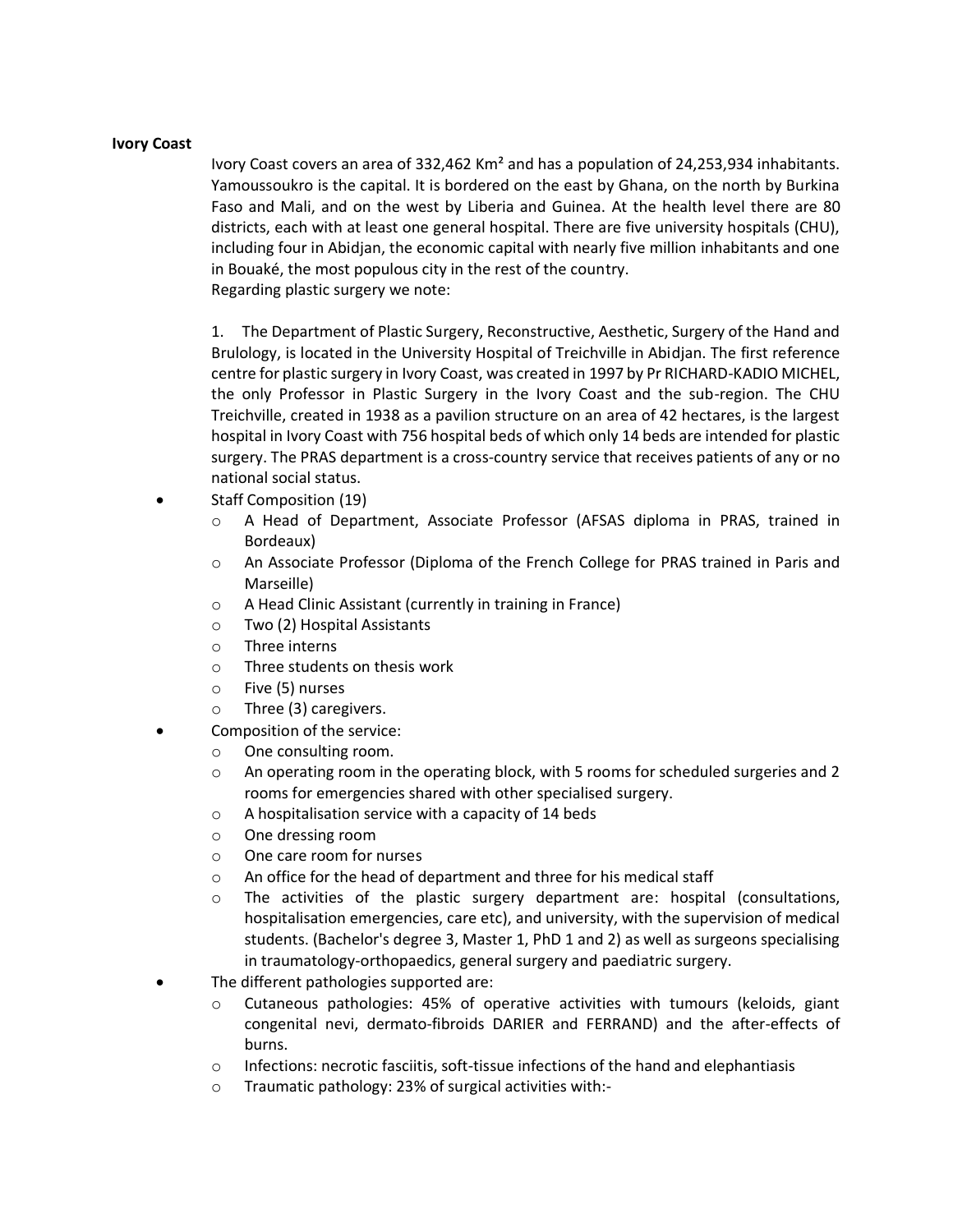- $\circ$  PDS coverage during exposed leg fractures in collaboration with trauma specialists and complex hand trauma
- o Parietal reconstruction, congenital malformations or degenerative pathologies etc.
- 2. Raoul Follereau Institute of Ivory Coast (IRFCI)

It is located in Adzopé 100 km east of Abidjan with 2 plastic surgeons (PRAS Diploma of Brussels and one from Tunisia) taking charge of the after-effects of Buruli ulcer leprosy. The institute has two operating rooms and in addition a hospital building to take charge of other patients requiring plastic surgery.

- 3. Other PRAS structures
- Department of Traumatology-Orthopaedics of CHU d'Angré with the integration of a plastic surgeon, Associate Professor (Diploma of the French College of PRAS trained in Nantes)
- Institute of Plastic and Reconstructive Surgery created with the Meredith Foundation. The head is the Director of the National Program to combat Buruli Ulcers, plastic surgeon, associate professor (Diploma of the French College of PRAS and also trained in Switzerland) taking care of the after-effects of Buruli ulcers
- Private facilities with a plastic surgeon, former academic (Graduate in PRAS from Brazil).

In addition to the 8 plastic surgeons, it should be noted that there are more than a dozen maxillofacial surgeons taking care of pathologies and traumas of the face, as well as paediatric surgeons operating on congenital anomalies in children (clefts, hands and OGE).

The aim of our service is the training of specialists, hence the need to create a DES (Specialised Studies Diploma) for PRAS accredited by the West African Health Organisation (OAS), in the face of significant demand for young doctors or surgeons with a degree in other surgical specialised fields from both Ivory Coast and other French-speaking African countries.

Keywords: train - equip

#### **Ghana**

Ghana has a population of 29,463,643 people with 5 tertiary hospitals. The ratio of doctors per inhabitant is 1: 10,450 (2017) and for nursing staff it is 1: 1,510 (2004). The exact number of surgeons is not confirmed.

Established in 1954 the Komfo Angoye Hospital has developed around the treatment the after-effects of burns, breast pathologies, orofacial clefts and Buruli Ulcers.

Prior to 1992, PRAS was provided by international missions (Operation Smile, Interplast Germany and Turkey) in Korle-Bu and Komfo Ankoye hospitals (Teaching Hospital KATH).

From 1992, a group of Argentine plastic surgeons (Dr. Jack Mustadé and Mrs. Evelyn Tay) developed at KATH the International Project of Plastic and Reconstructive Surgery in Ghana with Dr. Martin Webster, to separate the burn treatment centre from the other pathologies.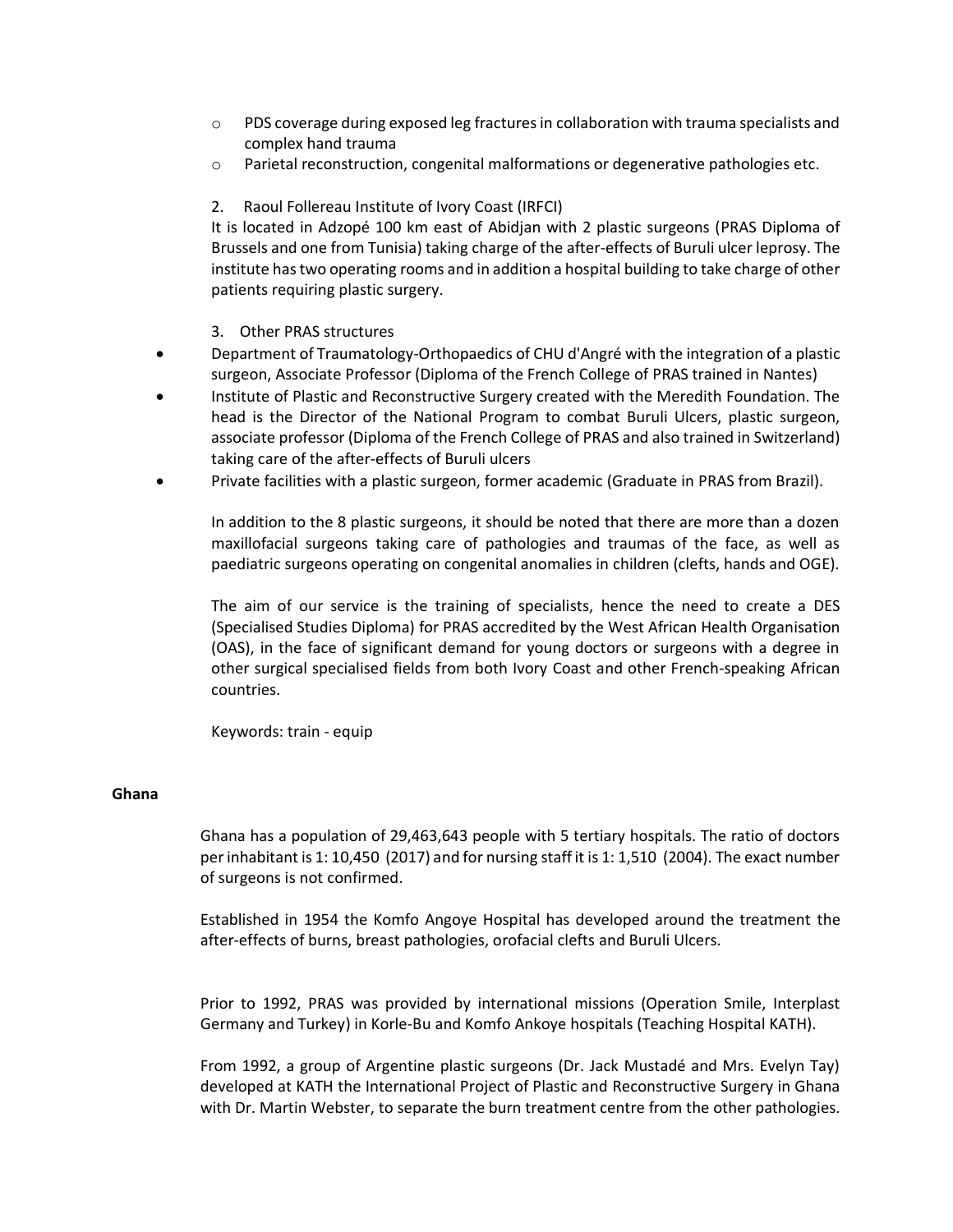In 1998, the centre received WACS accreditation for training residents.

From 2001 to 2009, a centre specifically dedicated to the treatment of severe burn victims was installed, creating the first burn centre, benefiting from an anaesthetic machine in the country, made up of 3 surgeons and 6 specially trained nurses.

Rotary International spearheaded by Dr. AM Morris (President of ReSurge Africa) provides surgical equipment and care for some patients.

Phase 4 of the project has resulted in the development since 2009 of a modern centre for the management of emergencies and accidents. This centre is to this day the largest centre in West Africa with a new burns unit, and a regrouping of PRAS care, neurosurgery, orthopaedics and emergency medicine and trauma. The rooms are equipped for complex surgical procedures that accommodate patients suffering with varying degrees of injury, malformations or deformity. The service can support patients in critical conditions requiring follow-up according to the standards (Burns Centre).

In 2015, the first plastic and reconstructive surgeon was fully trained at the centre and graduated from WACS. Two residents are currently in their last year of training. The Centre plans to train at least twenty plastic surgeons in the next decade. Finally more than 150 scientific articles were produced by the staff of the Centre.

However, the challenges are still numerous:

- Absence of operating rooms exclusively dedicated to the management of burns.
- Limited funds for burn treatment
- Lack of physiotherapy and a rehabilitation centre
- Inadequate funds for research.

#### **Guinea**

With an area of 245,857 km<sup>2</sup>, Guinea has a population of 11,745,189 inhabitants (2013). Guinea is sorely lacking human resources in the medical field. In 2016, only 5% of the BIB was invested in health expenditure (WHO recommendation 15%).

The PRAS department was established in 1998. Dr. Kaba, trained in Hungary and Bulgaria, was brought in, and he treated successfully the President's daughter for a burn. The authorities' awareness of the role of PRAS led to the creation of a 4-bed department in Conakry. A few years later, a serious accident with a tanker confirmed the importance of

developing a unit for serious burns. This centre, which includes two anaesthetists, is now a reference point, in cooperation with paediatrics, trauma and dermatology.

In 2019, after a two-year refurbishment, 12 beds will be available in 2 separate buildings (for reconstructive surgery and severe burns).

Dr. Kaba supervised 11 theses in PRAS but none of the PhD students stayed in Guinea. One is in Togo and one in Chad.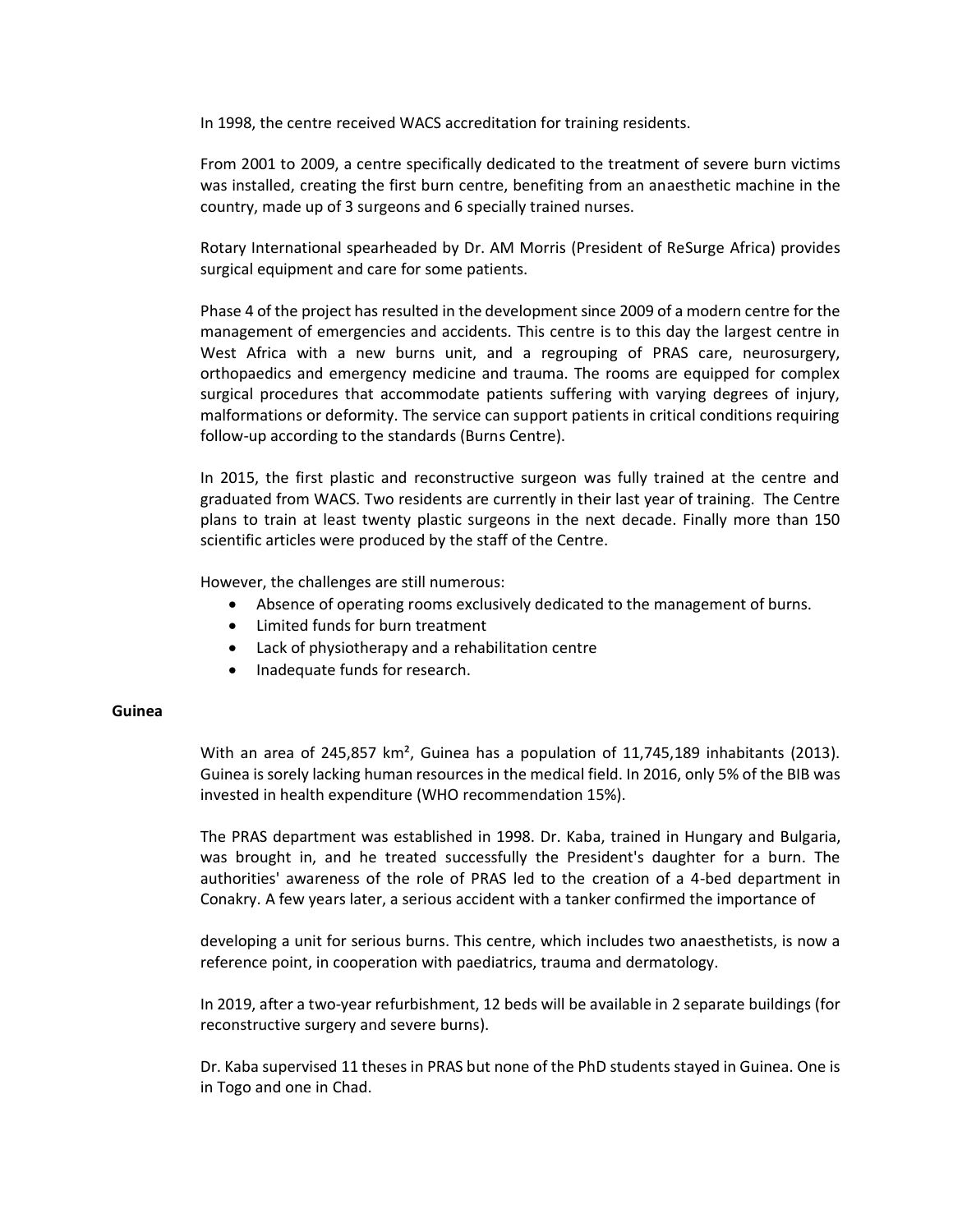The Smile Train organisation handles around a hundred cases of cleft lip and palate a year.

The lack of pre-doctoral and post-doctoral degree training poses real questions for the future. Possible options could be structured around regional organisations such as WAHO (West African Health Organisation) or WACS (Western African College of Surgeons).

#### **Mali**

With a total area of 1,241,238 km<sup>2</sup>, Mali has a population of 17,994,837 inhabitants with two (2) plastic surgeons trained for the entire population.

In particular, they deal with the management of PRAS emergencies and pathologies, traumas and infectious or benign tumour pathologies, as well as the after-effects of burns.

The main challenge in Mali, apart from the lack of material for some operations, is the total absence of professionals recruited and the unavailability of plastic surgery modules in the university curriculum. Indeed, the trained surgeons are currently exclusively abroad (in Morocco, Canada and Switzerland). There is no more training today in the basic techniques of PRAS in the curriculum of general practitioners.

#### **Nigeria**

With more than 190 million inhabitants, Nigeria is the heavyweight of the continent. It was at the end of the Biafra War in 1970 that the Nigerian authorities decided to develop PRAS in the country. Then came the creation of local training, supervised by experienced people from abroad.

The first FCS in reconstructive surgery under the WACS was completed in 1989. In the 90's there was the creation of the Nigerian Association of Plastic Surgery, and another association for burns. Today, there are 150 plastic surgeons practising in the country, and many others have taken positions abroad.

There are many treatment centres, some specialising in the treatment of severe burn victims, and training hospitals.

These bodies are by no means able to cover the needs of the population. With very limited insurance cover plus the cost of treatment many challenges still remain.

It would be important to seek the support of the private sector (industry) and to strengthen the training of staff in anaesthesia.

#### **Senegal**

At the western tip of Africa, with a population of 15.85 million people, Senegal covers an area of 196,839 km². The 14 regions of the country each have a Regional Hospital Centre. Dakar,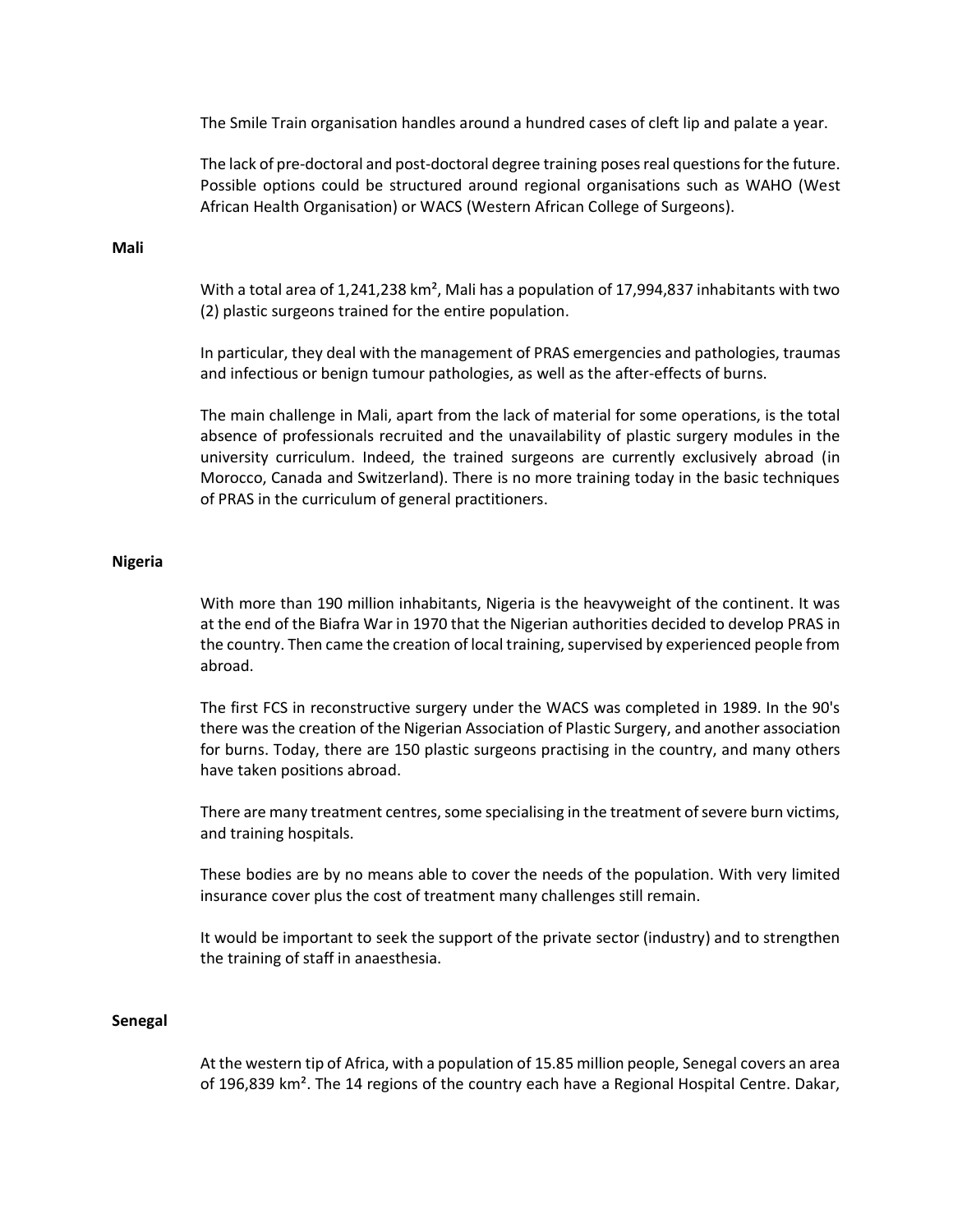the capital, benefits from 3 National University Hospital Centres (CHUR) in which is established a PRAS Centre led by Prof. Anne-Aurore SANKALE.

Three plastic surgeons operate in Senegal. Two are Associate Lecturers and the third is Master Assistant. All are former interns of the Dakar Hospitals, holders of General Surgery DES, trained in PRAS in Marseille (Diploma of the French College of PRAS), Brussels (CUFMS in CPR) and Strasbourg (Diploma of the French College of PRAS).

In the absence of local diploma training, surgeons can acquire a Basic Diploma DES in general surgery, a DES in orthopaedics or traumatology and pursue a Diploma Course abroad (at least 4 semesters in a PRAS department).

The PRAS service in Dakar shares its departmental premises in conjunction with general surgery and paediatric surgery. It combines:-

- 3 plastic surgeons
- 1 assistant trainee
- 1 DES in Paediatric Surgery
- 1 nurse
- 1 secretary
- 1 orderly

The department deals with PRAS emergencies through initial care for surgical emergencies in General Surgery, Paediatric Surgery and Orthopaedics-Traumatology.

The care staff consists of interns, the DES in paediatric surgery, the assistant and a plastic surgeon on call.

In the absence of a Burns Centre in Senegal, PRAS emergencies specifically cover acute burns, depending on the severity, hospitalisation in intensive care, paediatric surgery or orthopaedics.

The department provides treatment for post-traumatic skin loss / infections, debridement and surgical emergency trimming, as well as follow-up and loss of substance coverage by the plastic surgeon / orthopaedics trauma (adults).

PRAS surgeons treat congenital pathologies such as nasolabial-palatal clefts in cooperation with the maxillofacial and ENT surgeon.

An incomplete multidisciplinary team facilitates and participates in the organisational humanitarian missions like Smile Train or Amref, which offer free services for patients. They provide training for outpatient paediatric and ENT surgeons.

Malformations of the limbs (syndactyls, amniotic bands etc) are supported by teams made up of plastic surgeons / orthopaedists as well as the after-effects of burns needing PRAS (retractile scars, hypertrophic scars and unstable scars).

After diagnosis by the dermatology department, the PRAS service deals with tumoral pathologies (keloids and benign cutaneous tumours and malignant skin tumours).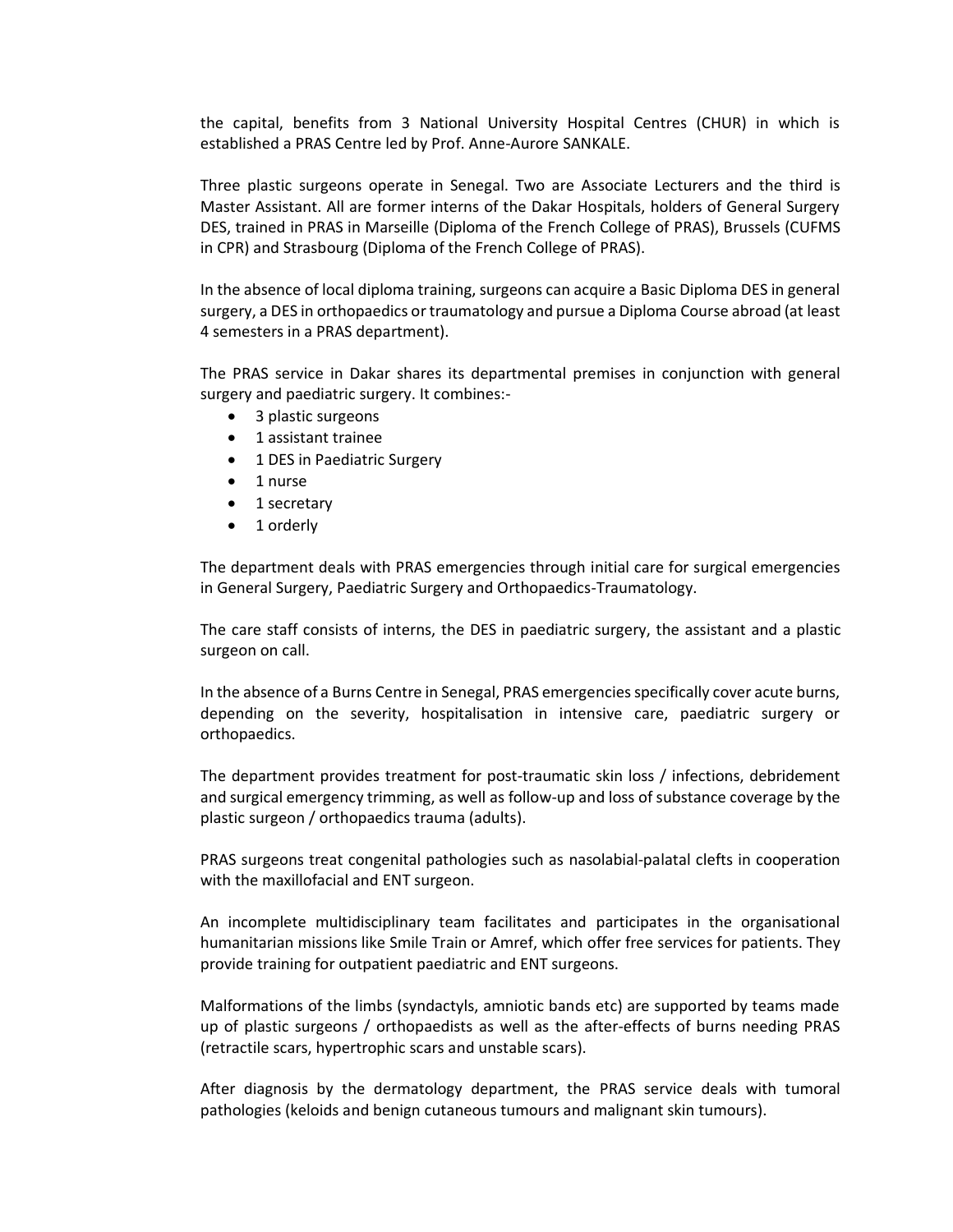The parietal reconstructions are carried out in collaboration with neurosurgery, thoracic surgery, visceral surgery, oncology or ENT.

The PRAS department works with cancer services, oncology and radiotherapy, with PRAS breast pathologies, such as breast reconstructions, even if the diagnoses are often late and impact patient survival.

Plastic surgeons take care of mammary dysmorphia (hypertrophy and hypotrophy, gynaecomastia and asymmetry). There is always a significant problem with the availability and cost of prostheses.

## **Presentation of regional organisations**

#### **CAMES**

CAMES was created by th[e Heads of State](https://fr.wikipedia.org/wiki/Chef_d%27%C3%89tat) of the African and Malagasy Common Organisation (OCAM) following the 1968 [Niamey](https://fr.wikipedia.org/wiki/Niamey) Conference. The Convention on the Status and Organisation of CAMES was signed on April 26, 1972 i[n Lomé.](https://fr.wikipedia.org/wiki/Lom%C3%A9)

Since its creation, several missions have been assigned to CAMES:

- Providing for and promoting understanding and solidarity between Member States,
- Establishing permanent cultural and scientific cooperation between the Member States,
- Collecting and disseminating all academic and research documents,
- Preparing draft conventions between the States concerned in the fields of higher education and research, and contributing to the application of these conventions,
- **Coordinating higher education and research systems, in order to harmonise programs and recruitment levels in the different institutions of the member countries**.

It is in this last function in particular that CAMES is important for the definition of standards of development of the Diplomas of Higher Studies: DES (Initials of the specialised field) Ex. DES CAR or DES BIO.

Length of studies

- 4 years for Medical Specialised fields
- 5 years for Surgical Specialised fields

It is still a problem to obtain a common core of surgical specialised fields (Preparatory Year).

The conditions for starting a DES are regulated *Administrative requirements*

• A Regulatory Text authorising the creation and operation of a DES, duly signed by the competent authorities

*Conditions regarding Human Resources*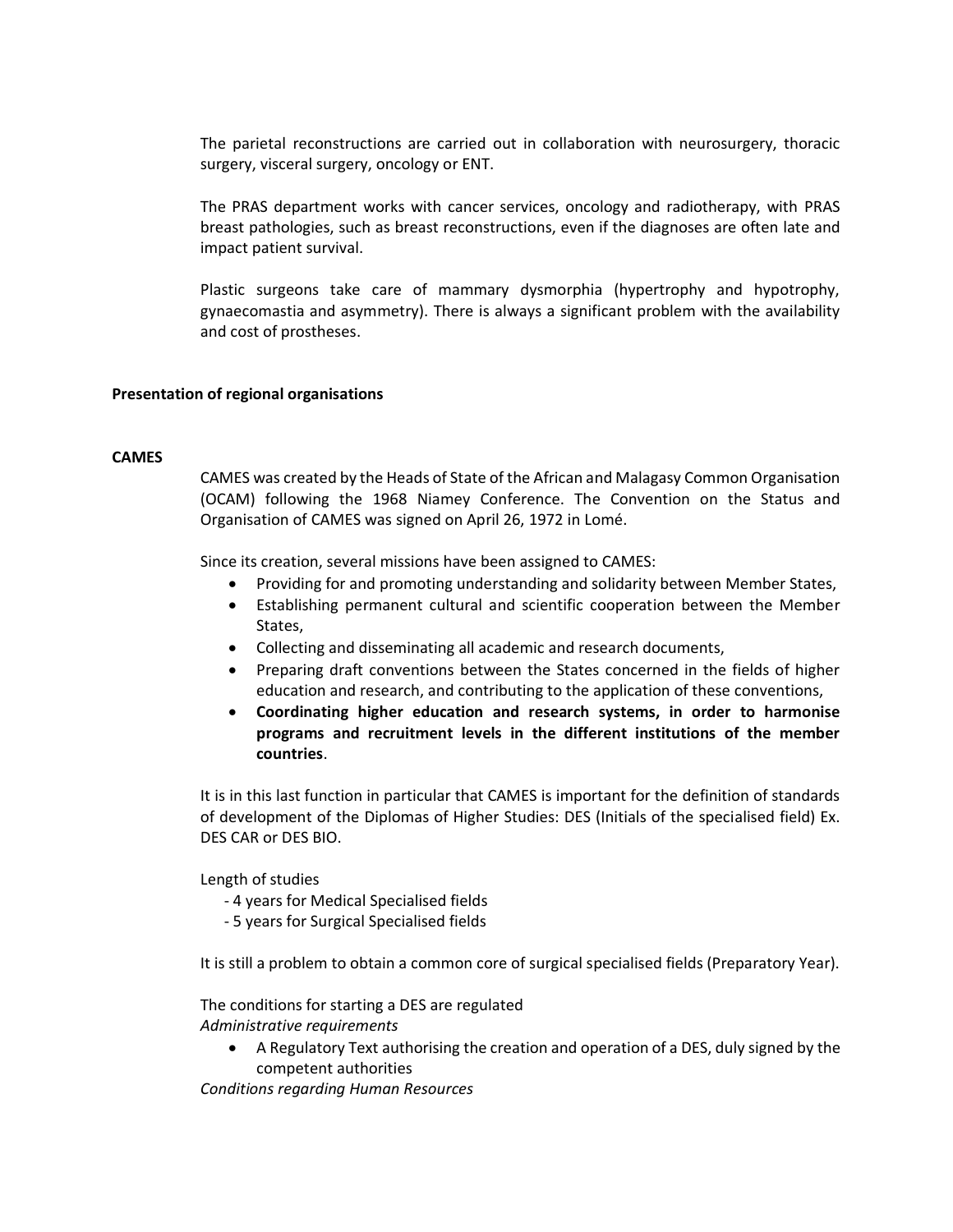- Must have Three Rand Magisterial Teachers (Rank A) from the specialised field, including 1 Full Professor.
- The DES Coordinator is the most senior full professor

*Starting Conditions (Governance)*

- The training is monitored by a Pedagogical and / or Scientific Committee validated by the competent academic authorities
- Infrastructure and Equipment Conditions
- Existence of a university hospital application service for internships and practical teaching with an appropriate technical platform

The Creation of a DES in PRAS requires a whole set of parameters to be validated by the competent authorities.

- **I. IDENTIFICATION AND LOCATION**
- **II. SUMMARY**
- **III. FOUNDATION / JUSTIFICATION OF TRAINING OFFER**
	- 1: Existence of a training request
	- 2: Establishment of links with economic operators in the area
- **IV. DEFINITION AND STRUCTURE OF THE TRAINING OFFER**

1: Adequacy with scientific policy and the national and international context. 2: Consistency with regard to the project of the institution and its resources

# **V. TEACHING ORGANISATION**

- 1: Organisational aspects of pedagogical work
- 2: Determination of Teaching Units in accordance with CAMES / UEMOA standards
- 3: Scientific, technical, technological and professional potential
- 4: Assessment methods for learners
- 5: Assessment methods for teaching
- **VI. PARTNERSHIPS AND INTER-ESTABLISHMENT CONVENTIONS (NATIONAL, REGIONAL AND INTERNATIONAL)**

# **VII. EDUCATIONAL MODEL**

- **VIII. RESOURCES**
	- 1. Human Resources
	- 2. Provisional budget
- **IX. NOTICE OF THE UFR COUNCILS CONCERNED AND REMIT OF THE DEANS**

# **WACS**

The College of Surgery of West Africa is a well-established organisation under the umbrella of the African Health Organisation, and its members are shared out along the West Coast of Africa, consisting of 7 Faculties. With observer status in conjunction with the African Union and ECOWAS, it helps to facilitate access to health.

Training within WACS is organised in accredited centres that are regularly evaluated. Trainers must be able to demonstrate 5 years of service in the specialised field concerned. Training Centres are recognised by the States. Candidates, in order to begin their training, must apply for a degree in Medicine (MD). The training includes a common core in general surgery with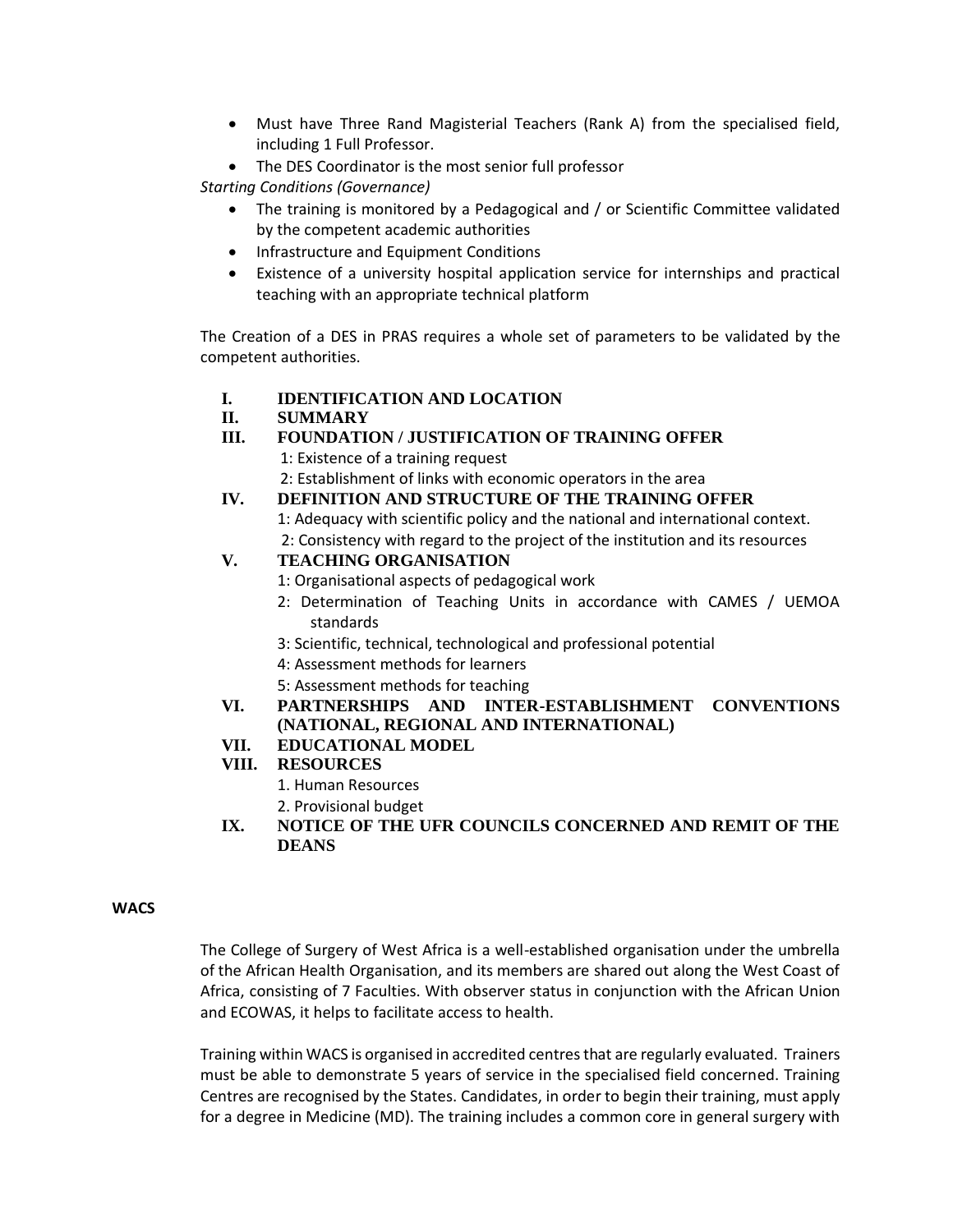an entrance examination (QCM) in one of the currently accredited centres (in Nigeria, Ghana, Sierra Leone and Cameroon). MCS Training is available in French or in English. The full program covers 6 or 7 years. The curriculum is subject to regular evaluation and the trainers are also monitored.

The French-speaking countries are well integrated into WACS with members of the Council, a future president (Prof Serigne Magueye GUEYE Senegal). Support is provided to the training centres.

The accredited centres influence the agendas. Speciality Committees oversee the programs. With regard to PRAS, it would be very important to be able to accredit training and examination centres in French.

#### **2nd chance Association**

Switzerland has a long tradition of reconstructive surgery. The genesis of 2nd Chance lies in the development of training programs funded by the Swiss Cooperation in the early 2000s, following the attacks in Nairobi and Dar Es Salaam.

The model developed by the Association is built around training, treatment and the commitment to the promotion of reconstructive surgery. Our philosophy is cooperation, coaching and training.

#### **Training** (**basic course**)

- Basic course in plastic surgery:
- Management and treatment of wounds
- Patient informed consent, WHO safety list, and patient registration
- Management of local anaesthesia
- General principles on skin grafting
- Skin grafts
- Skin flaps: general principles
- General management of acute burns
- Adhesion management following burns
- The basics of cleft lip surgery

#### **Advanced courses** in plastic surgery:

- Grafts: cartilage, fat, bone and tendons
- Flaps: perforated, fascio-cutaneous, and musculocutaneous.
- The concepts of general anaesthesia applied to plastic surgery
- Acute burns: the management of burn victims
- The after-effects of burns: the specific treatment of the joints
- Clefts in lip and palate. The recovery of clefts and deformations of the palate.
- The reconstruction of the face: specific procedures (eyelids, nose and mouth).
- Breast reconstruction: mammary reconstruction, reduction, mastopexy.
- Introduction to research and publications.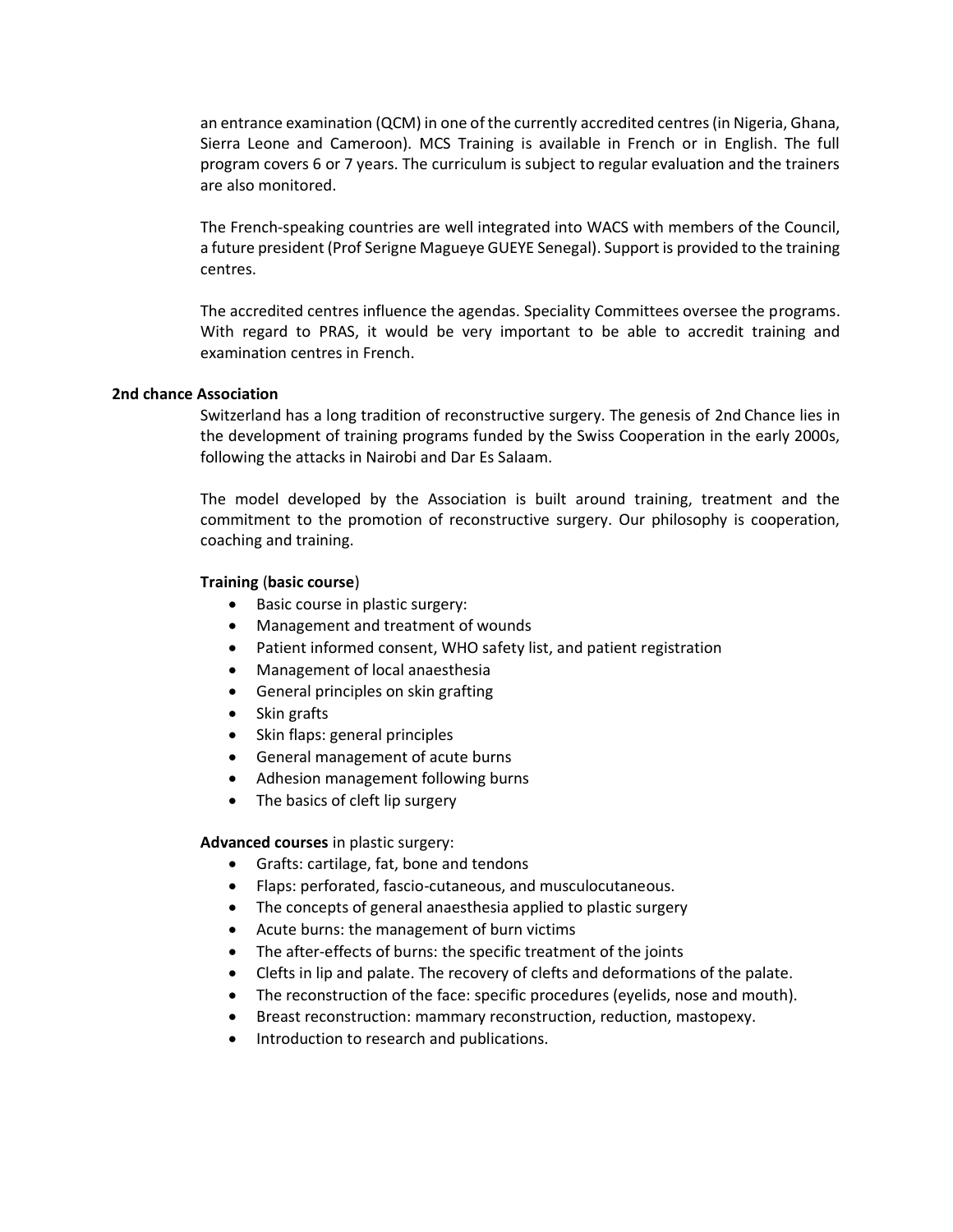# **Printed books**

- "Wound healing, grafts and basal skin flaps", 2008.
- "Cranio-facial traumas", 2010.
- "The management of severe contractures Vol I", 2010.
- "The management of severe contractures Vol II", 2013.
- "Clefts in the lip and palate. Craniofacial clefts ", 2016.
- "The management of severe contractures. Basic Principles", 2017
- "The management of severe contractures. Advanced Procedures ", 2018.
- e-books
- "Clefts in the lip and palate. Craniofacial clefts "
- "The management of severe contractures. Basic terms"

#### **e-books**

- "Clefts in the lip and palate. Craniofacial clefts "
- "The management of severe contractures. Basic terms"

#### **Series of surgery videos**:

- Dissection of skin flaps on corpses: 32 flaps
- Series of surgical videos
- A series of surgery "Live": videos: 12 videos

Developed for the past 5 years in the East Africa region in cooperation with COSECA, this program could enable the western region to strengthen the development of PRAS training programs. **Conclusions** 

> Plastic surgery is considered to be surgery for the rich, because of the aesthetics, and its teaching represents only 1 / 10th of the training in West Africa.

> The integration of a basic training in PRAS at the pre-doctoral level would allow the general practitioner to understand the mechanisms of wounds and eschars, to evaluate the severity of a burn, or to recognise a serious injury of the hand, which can make a housewife or a worker a handicapped person for life.

> The development of the discipline of plastic surgery in these days is unavoidable. It allows the paediatrician to reassure parents at the birth of a child with a congenital malformation, to assist the traumatologist in the management of any trauma, it promotes the treatment of the sequelae of Buruli leprosy once it is cured by the dermatologist, and it restores hope for breast reconstruction after a mastectomy performed by the oncologist gynaecologist.